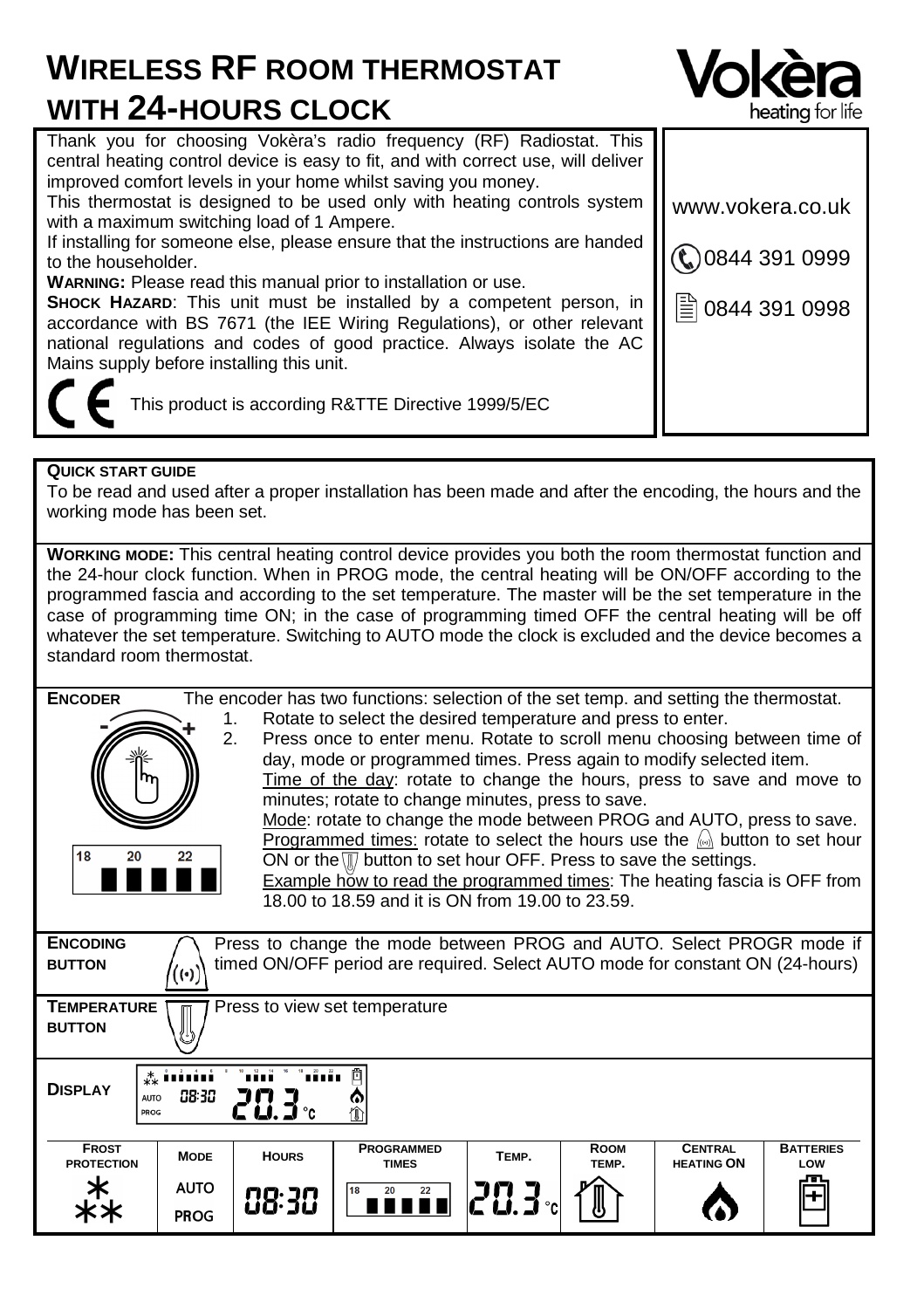#### **INSTALLATION AND OPERATING INSTRUCTIONS**

Unlike the conventional thermostat, this control separates the function in two units. The receiver serves for wiring connections and heat on/off control. The transmitter serves as the user interface and for temperature sensing/control. The two units are linked by radio frequency (RF).



**THE TRANSMITTER** is a wall-mounted timerthermostat. The transmitter can be located wherever a conventional room thermostat would normally be sited. No wiring is required, as the transmitter is battery powered.

| 6 | $\circ$<br>⊋<br>Vokèra | ō<br>۵ | $\circ$<br>$\overline{\langle \bullet \rangle}/\triangle$ | O |
|---|------------------------|--------|-----------------------------------------------------------|---|
|   |                        |        |                                                           |   |

**THE RECEIVER** is connected to the boiler, and can replace a conventional mechanical or electronic time clock.

**IMPORTANT:** these instructions should be read in conjunction with the appliance installation

instructions. It is recommended that this device is installed by a qualified electrician.

| <b>PACKING LIST</b>                        |   |
|--------------------------------------------|---|
| • RF receiver with 4 cables wires fitted 1 |   |
| $\bullet$ RF transmitter                   |   |
| • Anchors and screws                       |   |
| • Double side adhesive                     | 3 |
| • Instructions                             | 1 |
| • Carton internal packaging                | 1 |
| • Batteries                                | 2 |

**PREPARATION:** Isolate the appliance from the electrical supply and remove the appliance casing and PCB cover (refer to boiler installation instructions for specific details).

Connect the spade terminals from the receiver to the PCB terminals (figure below for boiler Compact A)





Blue = main supply 230  $\sqrt{ac}$  = neutral N

Brown = main supply 230 Vac  $=$  line L

Black & Black = room  $t$ hermostat =  $I-O$ 

See above picture for the receiver internal connections.

**IMPORTANT**: the link-wire (if fitted) must be removed from room thermostat terminals

**IMPORTANT:** Secure the receiver wiring harness to the internal boiler cable anchors

### **INSTALLATION OF RECEIVER**

Secure the receiver in the proximity of the boiler using 2 anchors (see picture below for drill holes specifications) and screws or the enclosed double side adhesive.



The location should be chosen in order to see the receiver leds and have access to the receiver encoding button. For no reason should the receiver box be opened. The appliance can only be mounted indoors and in areas free from any water or moisture. Wiring must conform to IEE regulations. RF Address Code Setting, if there is another user nearby, e.g. in the next dwelling, you receiver may be operated in error by their transmitter. You may select a different RF address code to prevent this. (see encoding section)

**NOTE:** do not fix the receiver to the boiler casing.

#### **INSTALLATION OF TRANSMITTER**

Before installing the transmitter proceed to the encoding instruction while the receiver and the transmitter are still very near.

Before fixing the transmitter check that the radio signal is active (if there is no communication the receiver will flash orange after 350 sec the communication is lost). Because the transmitter uses radio waves to communicate with the receiver, you should also bear in mind that metallic objects can weaken or deflect radio signals: this includes steel reinforced walls, filing cabinets, kitchen appliances, mirrors. The range of the Radiostat is 40 metres in open air, and 20 metres inside buildings, dependent on RF obstructions as mentioned above.

Position the Radiostat on a wall surface away from obstructions and direct heat sources or draughts, in a room that is warmed by the heating system. The fixing of the transmitter can be done either with the anchors and screws or with the double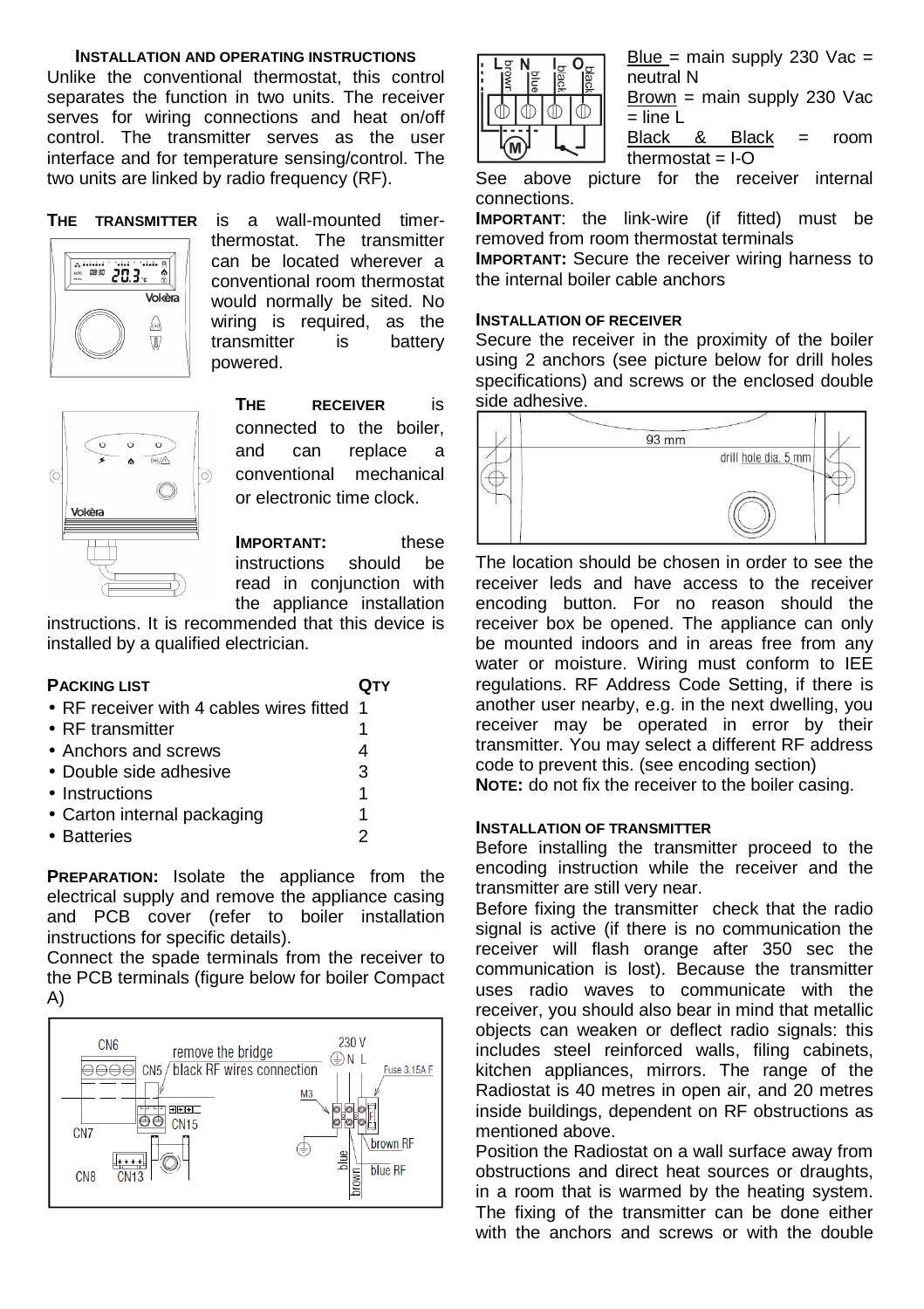sided adhesive (both supplied). See the diagram below as reference to drill the wall.



In the case of using anchors, the transmitter box must be open to fix the screws to the anchors internally the box. See the diagrams below for removal from and re-assembly to backplate. Pay attention not to damage the internal cable that connects the two parts.



**WARNING!** Do not touch the printed circuit board of the transmitter as it contains electrostatically sensitive components.

## **FUNCTIONS**

The Vokèra wireless RF room thermostat with 24 hr clock has the following functions:

- Room thermostat: the internal temperature sensor detects the temperature and, comparing with the set point, switches ON or OFF the heating request (according the programmed timing). The temperature sensor is located on the left side of the item.
- Time: on the display it is possible to set and read the time (24 hours display mode)
- Programming timing: it is possible by selecting the relative timing fascia to select the desired time. The programming is possible during one day 24-hours and the minimum time fascia is one hour.
- PROG/AUTO: Select PROGR mode if timed ON/OFF period are required. Select AUTO mode for constant ON (24-hours).
- Frost protection
- Battery low
- alarm of missing radio frequency communication on the receiver.
- Room temperature calibration
- Reset to factory set.
- Automatically boiler switch off for radio communication errors.

# **OPERATING INSTRUCTIONS**

# **ENCODING**

The transmitter and the receiver are supplied not encoded, it is necessary to follow this procedure to allow the product to function.

- Electric Supply must be ON, this means that the red led on the receiver is ON
- $\bullet$  Press the button  $\oslash$  on the receiver for 5 sec.
- The orange led  $\langle \omega \rangle / \sqrt{\hat{\Omega}}$  starts to blink regularly
- On the transmitter press the encoding button  $\sqrt{a}$  for 5 sec until an encoding address appears on the display.
- Leave the receiver and the transmitter for reciprocal codification until the orange led on the receiver stops blinking (or blinks in a different frequency compare to the beginning). This will take up to a few minutes.
- Press once the encoding button  $\omega$  on the transmitter to memorize the code.
- Now the receiver and the transmitter are connected, please make a test to check if, when there is a flame icon on the display, it corresponds a flame ON on the receiver (green led ON).
- If the encoding procedure fails, restart from the beginning, the transmitter automatically changes to a new encoding address.

# **SET THE TIME**

- Have the display in a stable condition, this means no flashing icons (if so press the  $\mathbb{U}$ . button to escape).
- Press only once the encoder, the time starts to flash
- Press again, the hours start to flash: select the hour rotating the encoder. Press the encoder to memorize and to move to the minutes flashing. Select the minute rotating the encoder.
- Press the encoder to memorize and to escape.

# **ERRORS**

• In the case of missing communication between the receiver and the transmitter, the orange led on the receiver starts to blink not regularly after 350 sec of the communication being lost.